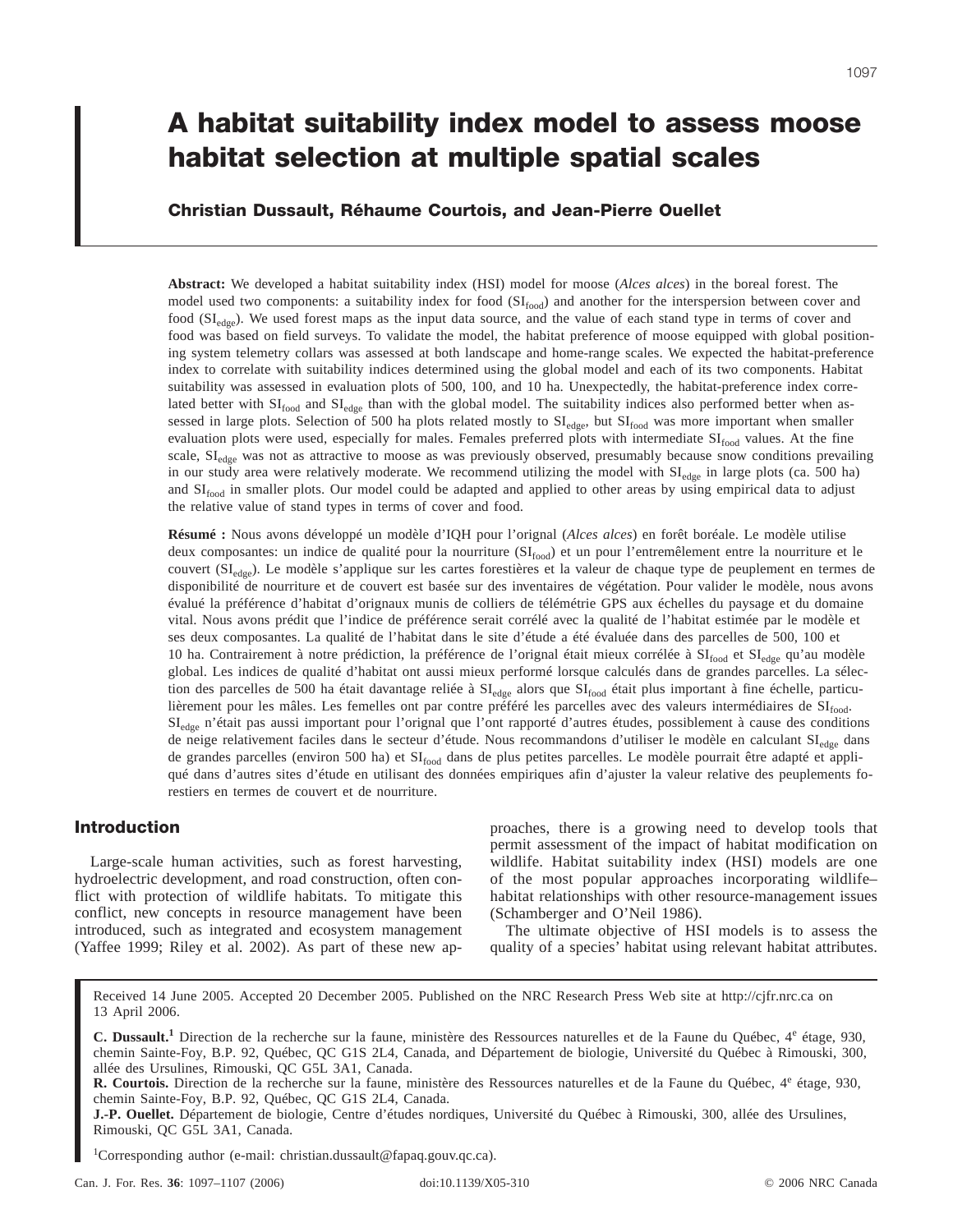Habitat suitability is scored on a scale of 0 (unsuitable) to 1 (optimal) and animals are assumed to occur most frequently in the most suitable habitats. HSI models must be tested for reliability before being used in making management decisions (Schamberger and O'Neil 1986; Roloff and Kernohan 1999; Rothley 2001). The validation phase consists of verifying the correspondence between model predictions and evidence of animal occurrence in the field (Hurley 1986). To check that predictions are robust, generalized, and unbiased, validation must be conducted using a data base that has not been used to build the model (O'Neil et al. 1988; Van Horne and Wiens 1991; Flather and King 1992).

Our objective in this article is to develop and validate a HSI model for moose (*Alces alces*) in the boreal forest. Moose are widely distributed throughout the boreal-forest biome and are a featured species for most wildlife agencies in North America and northern Europe, based on recreational, aesthetic, and economic considerations (Thompson and Stewart 1998; Dettki et al. 2003). In some regions of Scandinavia and North America, elevated moose populations are also a problem because of moose–vehicle collisions or vegetation damage (Groot Bruinderink and Hazebroek 1996; Romin and Bissonnette 1996). We were interested in developing a model that precisely depicts moose habitat selection while being relatively easy to compute. There are at least two published HSI models for moose in North America that can be applied at a spatial scale suitable for forest management. The first model, developed for the Lake Superior region, should be applied in 600 ha units (Allen et al. 1988). It separately evaluates browse abundance, diversity, and quality, as well as the distribution of cover stands in relation to browse resources, in both the dormant and the growing season. It also takes into account aquatic-forage availability, so it requires relatively detailed field data. The second model, developed in Quebec by Courtois (1993), separately evaluates each forest stand in terms of food and cover availability, but does not take into account interspersion between the two resources.

The model we selected was elaborated using the deductive approach and was based on information concerning moose– habitat relationships collected over the past 10 years (Courtois et al. 2002; Dussault 2002; Dussault et al. 2004; Dussault et al. 2005). Our model requires less extensive field data than that developed by Allen et al. (1987) and, in contrast to Courtois's (1993) model, considers interspersion between food and cover to be a critical characteristic of suitable moose habitat.

#### **Model background**

Our HSI model relied on previous observations that suitable moose habitat in the boreal forest is composed of a mosaic of deciduous or mixed regenerating stands intermingled with mature coniferous stands (Courtois 1993; Dussault 2002). The dense shrub layer provides food throughout the year and mature coniferous trees provide shelter from several environmental factors.

Determining the nutritional needs of moose is key to understanding moose habitat selection (Pierce and Peek 1984; Joyal 1987; Crête 1989; Crête and Courtois 1997; Courtois et al. 2002; Dussault et al. 2005). In summer, the moose diet is mostly composed of a large diversity of deciduous tree and shrub leaves (Renecker and Schwartz 1998). During the period when trees are leafless, moose consume the stems of the same deciduous species and also, in some regions, balsam fir (*Abies balsamea* (L.) Mill.) (Renecker and Schwartz 1998). But balsam fir is only consumed when overall food quality is low and is not preferred by moose (Renecker and Schwartz 1998). Crête (1989) demonstrated that winter moose densities were largely determined by the availability of deciduous browse and that including balsam fir in assessments of habitat carrying capacity yielded inflated estimates. Other coniferous species such as spruces (*Picea* spp.) are not consumed by moose (Kurttila et al. 2002). Moose mostly find their preferred food items in regenerating stands with a dense shrub layer (Courtois 1993; Peek 1998), such as areas that were recently disturbed (e.g., because of insect outbreaks, windthrow, and clear-cutting) and, to a lesser degree, in deciduous or mixed stands (Courtois et al. 2002; Dussault 2002).

The use of vegetation associations that provide high food availability usually implies increased exposure to adverse environmental factors such as predation (Dussault et al. 2005) and extreme weather conditions (Dussault et al. 2004) because of a lack of shelter. Moose are thus forced to make trade-offs between food availability and exposure to such detrimental factors (Dussault 2002). Cover is important to moose on a year-round basis and fulfils different seasonal requirements. During relatively warm periods, moose seek mature stands with coniferous trees to avoid exposure to intense solar radiation (Schwab and Pitt 1991; Dussault et al. 2004). Coniferous trees also provide cover for moose, sheltering them from snow. As winter progresses and snow depth increases, moose reduce their movements and are confined to restricted areas (Courtois and Crête 1988). The energetic cost of locomotion increases exponentially in snow depths above 60 cm (Renecker and Schwartz 1998). During these periods of deep snow, moose are often observed in stands dominated by mature conifers (Coady 1974; Timmermann and McNicol 1988; Courtois et al. 2002).

Finally, mature stands of coniferous trees may protect moose from predators. It has been reported that ungulates living in forested habitats with increased levels of visual obstruction (i.e., lateral cover) are at reduced risk of predation (Mysterud and Ostbye 1999; Altendorf et al. 2001; White and Berger 2001). Lateral cover may negatively affect the vision and locomotion of predators, thereby reducing predation risk. During the growing season, concealment cover is relatively high in most stand types, but during winter, only coniferous trees provide high levels of visual obstruction (Dussault et al. 2005).

Dussault et al. (2005) indicate that not only the availability but also the spatial distribution of food and cover are important to moose. Furthermore, the extent of interspersion between food and cover was found to influence moose habitat selection at both landscape and home-range scales (Courtois and Beaumont 2002; Dussault 2002). In Jacques Cartier Park, Quebec, moose density across the landscape was found to be related more to the degree of interspersion between cover and food stands than to the availability of any one stand type. In addition, distance to protective cover influences the foraging behaviour of moose (Molvar and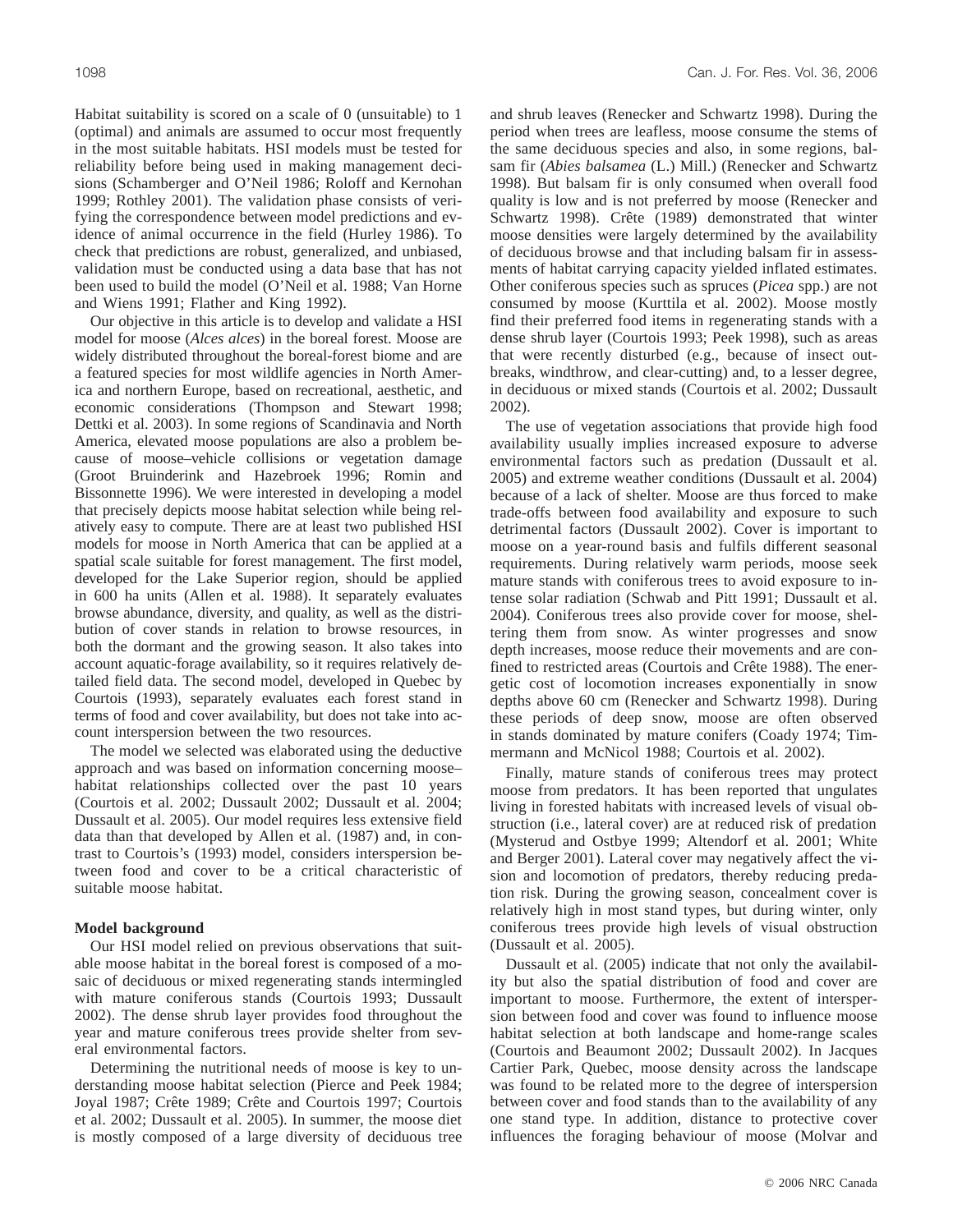Bowyer 1994) when deep snow reduces mobility (Hamilton et al. 1980; Thompson and Vukelich 1981; Mastenbrook and Cumming 1989; Dussault et al. 2005).

## **Materials and methods**

#### **Model justification and description**

The HSI model we propose should be applicable to the balsam fir – white birch (*Betula papyrifera* Marsh.) bioclimatic domain. Our model evaluates habitat suitability in plots varying in size from 10 to 500 ha and encompassing one or more forest stands instead of assessing each forest stand individually.

We intentionally created a simple HSI model to allow assessment of habitat suitability on a year-round basis. Despite seasonal variations in ecological needs and environmental conditions, moose can meet their individual needs in similar landscapes during summer and winter (Dussault 2002). Even if food quality varies considerably throughout the year, food of the highest quality and density (mostly leaves and twigs of deciduous trees and shrubs) can be found in the same forest stands. Also, forest stands that provide the best shelter against solar radiation (i.e., mature mixed and coniferous stands) also provide the best shelter against snow, as well as relatively good concealment cover (Dussault et al. 2004; Dussault et al. 2005). Our HSI model was therefore intended to identify the most suitable forest mosaics that provide both food and cover at a scale usable by moose on a year-round basis. Like other HSI models, our model should not be used as an indicator of actual moose population densities because major limiting factors such as hunting and predation are not included in the model.

The size and shape of plots for which the HSI model is to be calculated should be determined by the user according to research objectives. These parameters will sometimes be obvious when assessing areas having known limits, such as hunting zones or management units. In this study, we chose to test the model using plot sizes varying from 10 to 500 ha because this corresponds to managers' expectations and requirements. Plots in that size range should allow managers to assess moose habitat at both fine and large scales. We recommend using square or hexagonal plots to avoid long, narrow shapes with little core area. Users should also avoid using plots with borders adjusted to natural landscape features (rivers, forest stands, clearcuts, valleys, etc.). Because such natural borders often separate highly contrasted habitat types, the model would likely be less accurate.

The HSI model requires input data in the form of digitized forest maps such as those published by the Quebec ministry of natural resources (ministère des Ressources naturelles du Québec 2000). These maps were elaborated from 1 : 15 000 aerial photographs. Each forest stand was considered a homogeneous area in terms of cover type (coniferous, deciduous, or mixed), canopy density, height, age-class, and soil type. The minimum mapping-unit size was 4 ha for forest stands and 2 ha for nonforested areas (water bodies, bogs, etc.). The value of each stand type in terms of food and cover availability was determined based on a survey of 186 forest stands in Jacques Cartier Park, where we measured the availability of food, concealment cover, and winter shelter (Dussault et al. 2001*b*). Food availability was measured by recording the density of deciduous stems between 50 and 300 cm above ground level in two 1 m  $\times$  10 m subplots spaced 20 m apart (Courtois et al. 1998). Concealment cover was assessed by measuring lateral visual obstruction between 0 and 2.5 m in height in the four cardinal directions at a distance of 15 m from a cover board (Griffith and Youtie 1988). Shelter from snow and solar radiation was estimated by measuring the basal area of the coniferous trees in three subplots located 20 m apart. We defined 10 contrasting habitat types that varied in food and cover availability (Table 1) using dominant cover type and age-class, the two map variables most closely related to field measurements (Dussault 2002).

Our HSI model has only two components: a suitability index for food availability  $(SI_{food})$  (eq. 1) and a suitability index for interspersion between food and cover  $(SI_{edge})$  (eq. 2). The suitability values for each forest stand type in terms of food and cover are based on field data (Dussault et al. 2001*b*).

$$
[1] \quad SI_{\text{food}} = (Mi10\% + Dt50\% + Mt50\%) \times 1.0
$$
  
+ (Di50\% + Mi30\%) \times 0.5 + (Mi50\%)  

$$
\times 0.4 + (C10\%) \times 0.3 + (CF30\%)
$$
  

$$
\times 0.15 + (IMP\%) \times 0.1 + (CS30\%) \times 0.05
$$

where Mi10%, Dt50%, Mt50%, Di50%, Mi30%, Mi50%, C10%, CF30%, IMP%, and CS30% are the proportions of each habitat category in the evaluation plot where HSI is calculated. The multiplicative factor associated with the habitat categories is a function of their potential for providing food to moose (deciduous stems/ha), measured through vegetation surveys (Table 1).

To assess the edge component in each evaluation plot, we considered two types of interspersion between cover and food: within and between forest stands. Within-stand edge (eq. 3) was not measured directly in the field. However, vegetation surveys revealed that a mature mixed stand with shade-intolerant trees (Mi50) was the only stand type that supported both a relatively high cover of mature coniferous trees and a relatively high density of deciduous browse. Thus, in these stands, cover was interspersed with food at a very fine scale, and the proportion of evaluation plots covered by this stand type obtained the highest cover–food edge score (i.e., 1.0). Between-stands edges (eq. 4) occurred at the fringe of highly contrasting cover and food habitat types. It was calculated as the distance per unit area (m/ha) along which food-rich stands (Dt50, Mt50, and Mi10) and a stand providing shelter against adverse environmental factors (CF30, CS30, Mi50, and C30) were juxtaposed (McGarigal and Marks 1994). The density of between-stands cover–food edge was calculated in the portion of evaluation plots not occupied by Mi50 stands that already offered within-stand edge. The suitability of evaluation plots in terms of betweenstands edge increased linearly with cover–food edge density, but plots with cover–food edge density greater than or equal to the 70th percentile of cover–food edge density among available evaluation plots were considered to provide optimal between-stands edge. This criterion was used because moose density was found to increase linearly with cover–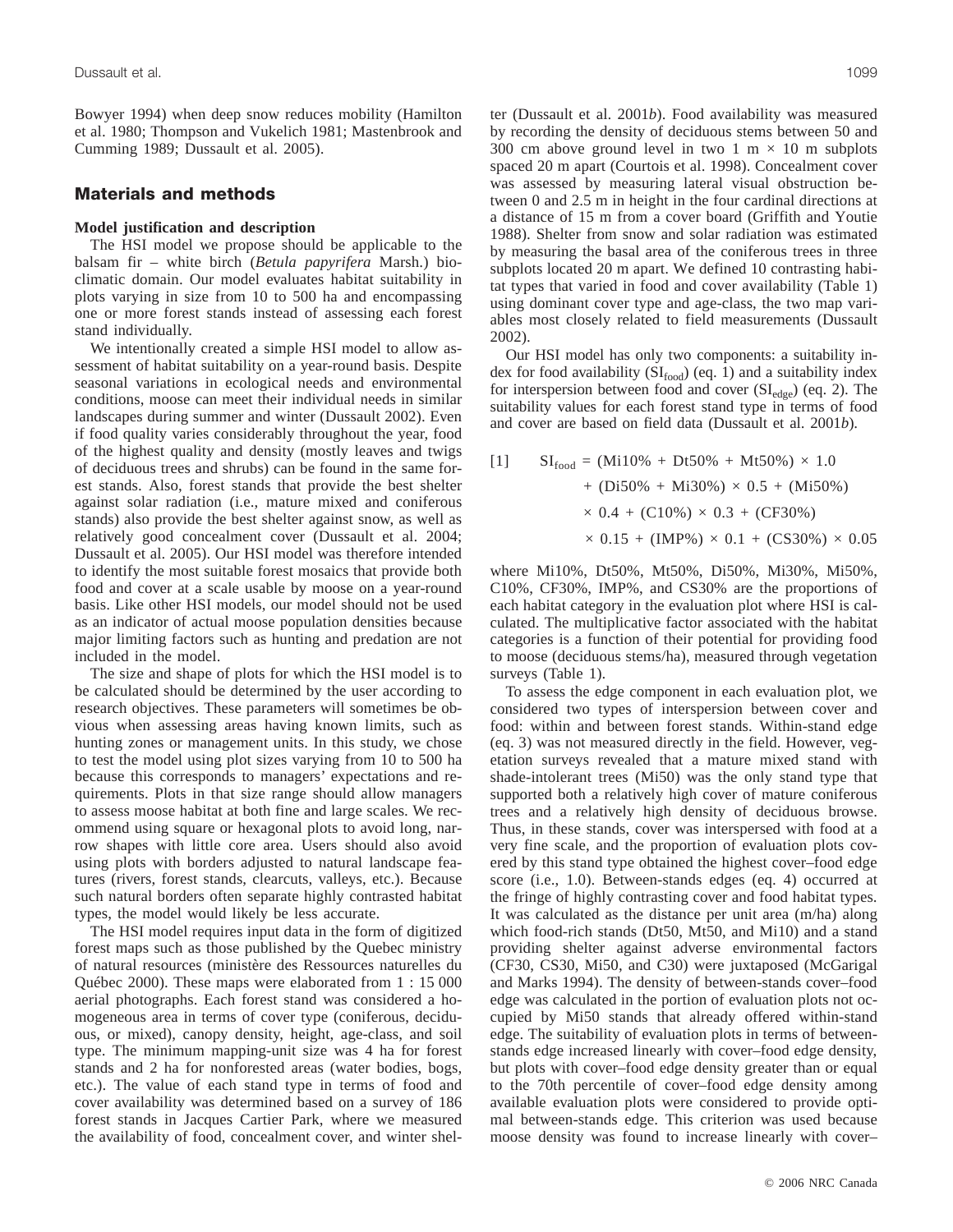|                                                                                                           |             | <b>Browse</b>              | Basal area of    |            |                                      |
|-----------------------------------------------------------------------------------------------------------|-------------|----------------------------|------------------|------------|--------------------------------------|
|                                                                                                           | Age-class   | availability               | coniferous       | Food       | Between-stands                       |
| Stand type <sup><math>a</math></sup>                                                                      | $(vears)^a$ | $(s$ tems/ha) <sup>b</sup> | trees $(m^2/ha)$ | value $^c$ | edge value <sup><math>d</math></sup> |
| Deciduous with shade-intolerant trees <sup><math>e</math></sup> (Di50)                                    | >30         | $4528 \pm 1279$            | $4.9 \pm 1.9$    | 0.50       |                                      |
| Mixed with shade-intolerant deciduous trees (Mi30)                                                        | 30          | $5250 + 1221$              | $10.3 + 1.3$     | 0.50       |                                      |
| Mixed with shade-intolerant deciduous trees $(Mi50)$                                                      | $\geq 50$   | $3.803 + 649$              | $13.2 + 1.4$     | 0.40       | Cover                                |
| Deciduous with shade-tolerant trees <sup><math>g</math></sup> (Dt50)                                      | $\geq 50$   | $13923 + 2257$             | $3.7 + 1.0$      | 1.00       | Food                                 |
| Mixed with shade-tolerant deciduous trees (Mt50)                                                          | $\geq 50$   | $10\,432 \pm 1\,239$       | $7.4 \pm 0.9$    | 0.50       | Food                                 |
| Deciduous or mixed in regeneration, recently disturbed<br>stands (insect outbreak, windthrow, etc.; Mi10) | 10          | $10097 \pm 824$            | $2.4 \pm 0.6$    | 1.00       | Food                                 |
| Coniferous in regeneration (C10)                                                                          | 10          | $3161 + 1172$              | $2.6 + 0.7$      | 0.30       |                                      |
| Coniferous with balsam fir or white spruce (CF30)                                                         | $\geq 30$   | $1589 \pm 295$             | $16.5 \pm 0.9$   | 0.15       | Cover                                |
| Coniferous without balsam fir (e.g., black spruce, tamarack<br>etc.: $CS30$                               | $\geq 30$   | $433 \pm 200$              | $19.4 \pm 1.8$   | 0.05       | Cover                                |
| Unproductive areas (bogs, fens, alder stands) (IMP)                                                       |             | na                         | na               | 0.10       |                                      |

**Table 1.** Ecological value to moose of 10 different stand types in the boreal forest, based on food and cover availability.

**Note:** Browse availability and basal area of coniferous trees were measured in field surveys (Dussault et al. 2001*b*). *<sup>a</sup>*

According to forest maps published by the ministère des Ressources naturelles du Québec (2000).

*b* Includes only deciduous tree and shrub species known to be consumed by moose (*Betula* spp., *Populus* spp., *Prunus* spp., *Acer* spp., *Viburnum* spp., beaked hazelnut (*Corylus cornuta* Marsh.), *Sorbus* spp., *Salix* spp.). *<sup>c</sup>*

Stands with ≥10 000 stems of deciduous browse per hectare supported the highest food availability and were given a food value of 1.0; the food value for other stands was deemed to be proportional to browse availability.

 $d_{\text{Food}}$ : ≥10 000 stems of browse/ha; cover: basal area of coniferous trees ≥13 m<sup>2</sup>/ha.<br>*<sup>e</sup>Mostly white high Panylus* and *Primitie* and *Primitie* and *Primitie* 

Mostly white birch, *Populus* spp., and *Prunus* spp. *<sup>f</sup>*

Stand type Mi50 contained medium availability of both food and cover and so was considered to provide a cover/food edge at a very fine scale (within stand). Food availability in that stand type, however, was much lower than in prime food stands (Mi10, Dt50, and Mt50), which explains why it was considered to provide only cover when between-stands cover/food edge was assessed. *<sup>g</sup>*

Mostly yellow birch and *Acer* spp.

food edge density before reaching a plateau at the 70th percentile (Dussault 2002).

- [2]  $SI_{edge}$  = within-stand edge + between-stands edge
- [3] Within-stand edge =  $(Mi50\%) \times 1.0$
- [4] Between-stands edge =  $(1 Mi50\%) \times$  between-stands edge index
- [5] Between-stands edge index =  $\frac{\text{edge density}(m/ha)$  between cover and food stands (max. = 1) = 70th percentile of cover-food edge density across all landscape plots

The two suitability indices,  $SI<sub>food</sub>$  and  $SI<sub>edge</sub>$ , were then combined in a global suitability index:

$$
[6] \qquad \text{HSI} = \text{SI}_{\text{food}} \times 0.45 + \text{SI}_{\text{edge}} \times 0.55
$$

As suggested by Kurttila et al. (2002), Dussault (2002), and Courtois et al. (2002), each model component was weighted according to its ability to explain moose habitat selection.  $SI_{edge}$  (0.55) received a slightly higher weight than  $SI_{\text{food}}$  (0.45) because it explained a higher proportion of between-plots variation in moose density than  $SI_{food}$ (Dussault 2002). We still consider food to be the key factor in assessing habitat suitability, but for an area to be highly suitable for moose, food resources must be interspersed with sufficient cover. Hereinafter we will refer to eq. 6 when using the global model and eqs. 1 and 2 when using model components  $SI_{\text{food}}$  and  $SI_{\text{edge}}$ , respectively. In our case, habitat composition and edge density were calculated using ArcView GIS 3.2 equipped with the Spatial Analyst extension and Patch Analyst 2.2 (http://flash.lakeheadu.ca/ ~rrempel/patch/), respectively.

#### **Model validation**

The most common standards used to validate HSI models are habitat use, animal density (Schamberger and O'Neil 1986; Allen et al. 1991), home-range size (Allen et al. 1988), survival rate, reproductive success (Van Horne 1983; Allen et al. 1988; Van Horne and Wiens 1991), and physiological condition (Schamberger and O'Neil 1986; Allen et al. 1988). However, the use of density as an indicator of habitat quality is not recommended (Van Horne 1983), and fitness indices such as survival and reproductive success are preferred. Employing such standards for moose, a long-lived species that is adapted to a wide array of environmental conditions, would require tremendous effort and monetary resources. We therefore chose habitat preference as a standard to assess our HSI model for moose.

We expected the habitat-preference index for moose to be positively correlated with the HSI model. We also expected that the habitat preference index would be related to the two model components  $(SI_{food}$  and  $SI_{edge}$ ) but the global model would perform better than the two model components considered individually. Since the HSI model and its two com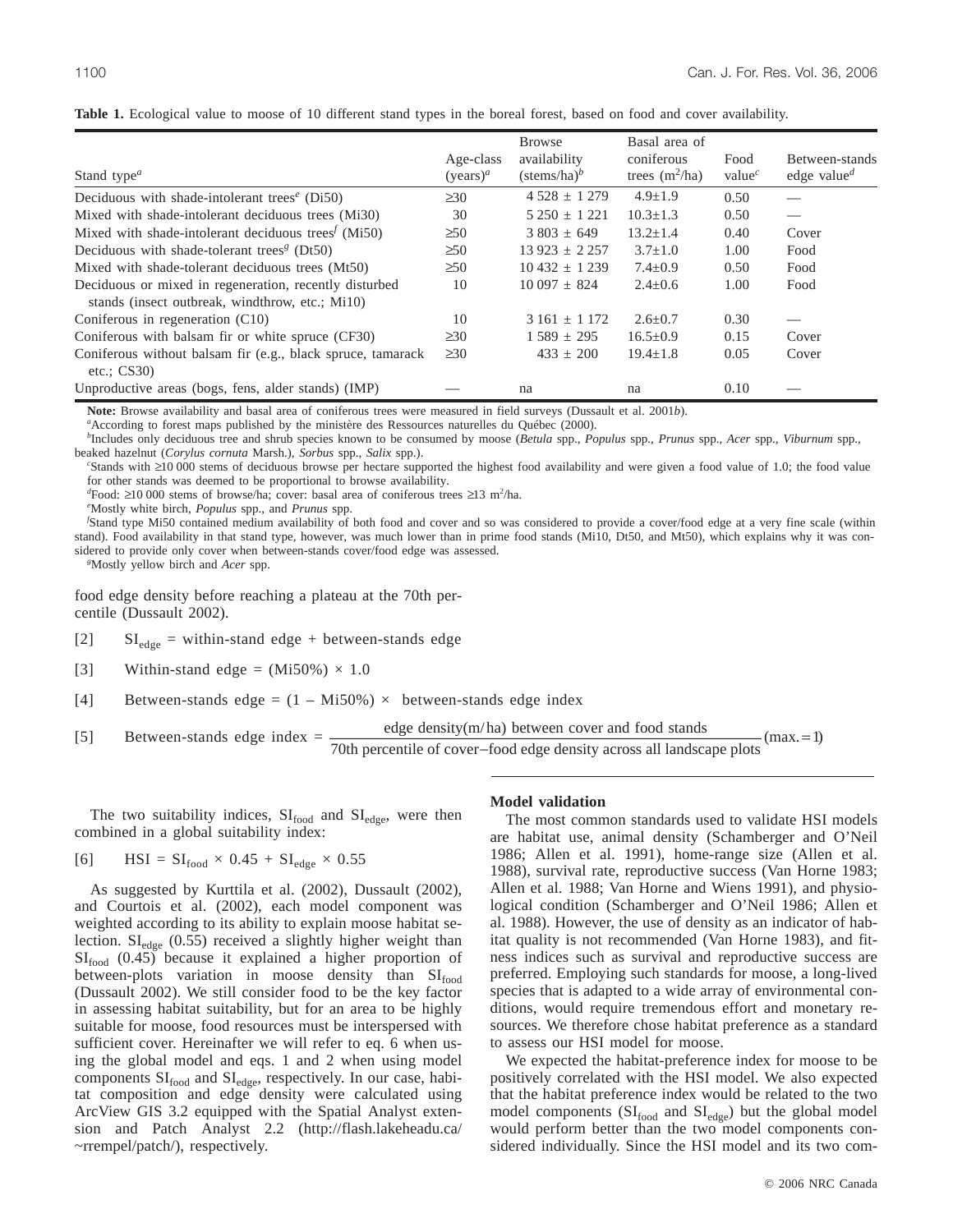ponents rely on habitat parameters found to be important to both males and females across different spatial scales (Dussault et al. 2005; also see the model description), we also expected the habitat-preference indices of males and females to be related to suitability scores at several scales.

#### **Study area**

Model validation was conducted in the Laurentides Wildlife Reserve, a large forested area (7861 km<sup>2</sup>) north of the city of Québec. This area is approximately 40 km north of Jacques Cartier Park, where data used to develop the HSI model were collected. Forest stands in the study area are typical of the boreal forest (Dussault et al. 2001*b*). Coniferous stands with balsam fir and black spruce (*Picea mariana* (Mill.) BSP) are dominant on high plateaus, whereas areas at lower altitudes and river valleys are covered with mixed and deciduous stands, mostly white birch, trembling aspen (*Populus tremuloides* Michx.), yellow birch (*Betula alleghaniensis* Britt.), and maples (*Acer* spp.). The forest industry has been harvesting the study area for several decades, which has resulted in a heterogeneous mosaic of mature stands intermingled with regenerating stands. A severe eastern spruce budworm (*Choristoneura fumiferana* Clemens, 1865) outbreak occurred approximately 20 years ago and contributed to rejuvenation of the forest.

The mosaic of young and mature stands provides highquality habitat for moose. Moose density in the reserve is relatively high:  $2.2/10 \text{ km}^2$  in the winter of 1994 (8.0/10 km<sup>2</sup>) in some sectors; St-Onge et al. 1996). Caribou (*Rangifer tarandus* L., 1758), white-tailed deer (*Odocoileus virginianus virginianus* Zimmerman, 1780), and black bear (*Ursus americanus* Pallas, 1780) are the other large mammals found in the study area. Natural predators of moose are the gray wolf (*Canis lupus* L., 1758) and black bear.

Winters are moderately harsh in terms of snow accumulation. Snow begins to accumulate in early November, reaches a maximum depth of ca. 100 cm around mid-March, and persists until early June under forest cover (ministère de l'Environnement du Québec, unpublished data). Minimum and maximum daily temperatures are  $-21.7$  and  $-9.0$  °C in January and 9.5 and 21.7 °C in July, respectively.

## **Telemetry**

Global positioning system (GPS) telemetry was used to assess habitat use by moose. Thirty-four individuals were monitored with GPS collars between winter 2002 and winter 2004. Moose were captured between early February and late March and monitored for 1 year  $(n = 23)$  or 2 years  $(n = 11)$ . Captured moose were adult (≥2.5 years old) and 21 were female and 13 were male. Captures followed standard techniques approved by the Animal Welfare Committee of the Société de la Faune et des Parcs du Québec (certificate 97– 05), based on Canadian Council on Animal Care (1984) guidelines. Moose were immobilized with carfentanil and xylazine (Delvaux et al. 1999). Collars were programmed to record a location every 2 or 3 h. We estimated location accuracy to be <35 m 95% of the time (Dussault et al. 2001*a*).

## **HSI-model application**

Vector forest maps of the study area (defined here as the minimum convex polygon encompassing locations of all individuals) were converted to two different raster maps with  $5 \text{ m} \times 5 \text{ m}$  cells. In the first map, each cell was categorized into one of the 10 stand types identified in Table 1. In the second map, each cell was categorized as providing "food" or "cover", based on the stand description listed in Table 1, to allow calculation of between-stands cover–food edge density. We applied the HSI model to the study area using three evaluation-plot sizes: 500, 100, and 10 ha. Evaluation plots were square. They were successively overlaid on the two raster maps described above to calculate the proportion of each habitat type as well as within- and between-stands edge, i.e., the parameters required to compute HSI-model components. The 70th percentile of cover–food edge density in the study area (required to calculate  $SI_{edge}$ ) was 30, 45, and 70 m/ha for the 500, 100, and 10 ha plots, respectively. Each evaluation plot was assigned a suitability category using the global HSI model and the two model components,  $SI_{food}$  and  $SI_{edge}$ . Suitability categories were 1 (<0.25), 2  $(0.25-0.50)$ , 3  $(0.51-0.75)$ , and 4  $(>0.75)$  and were treated as habitat types in standard habitat-selection analyses. Habitat selection was assessed by comparing use and availability of evaluation plots that differed in suitability for each individual at landscape and home-range scales.

## **Data analysis**

To assess habitat preference at the landscape scale, the proportion of each suitability category was measured within the home range of each animal and compared with its availability within the study area, i.e., Johnson's (1980) secondorder selection. We used only the 500 ha plot size to assess habitat selection at the landscape scale, since testing several plot sizes would have been redundant. To assess habitat preference at the home-range scale, use of suitability categories at animal locations was compared with the availability of those categories within individual home ranges, i.e., Johnson's (1980) third-order selection. All three plot sizes (10, 100, and 500 ha) were used at the home-range scale. We used the minimum convex polygon method (Mohr 1947) to delineate annual home ranges. To estimate habitat use at the homerange scale, we considered two contrasting time periods based on variations in food quality and quantity and environmental conditions: (1) summer–fall (1 June to 31 October), when vegetation is mostly green, and (2) winter (1 November to 31 May), when vegetation is leafless and snow renders ground vegetation inaccessible (Dussault 2002).

Telemetry locations were pooled by time period (homerange scale only) for each individual separately to calculate standardized habitat-selection ratios (Manly et al. 1993). Habitat patches and habitat types in the analyses corresponded to evaluation plots and suitability categories (1–5), respectively. Selection ratios constitute the resource-selection function and were used as the basic unit in all subsequent statistical analyses of habitat preference. These indices add up to 1.0 and can be interpreted as the probability that for any selection event, an animal will choose one habitat type over all others, assuming equal availability of all habitat types (Manly et al. 1993; McLoughlin et al. 2002). We used these selection ratios in repeated-measures MANOVAs to test the influence of time period (home-range scale) and sex on habitat preference. Animal identification was included as a random factor in the analyses. Standardized habitat-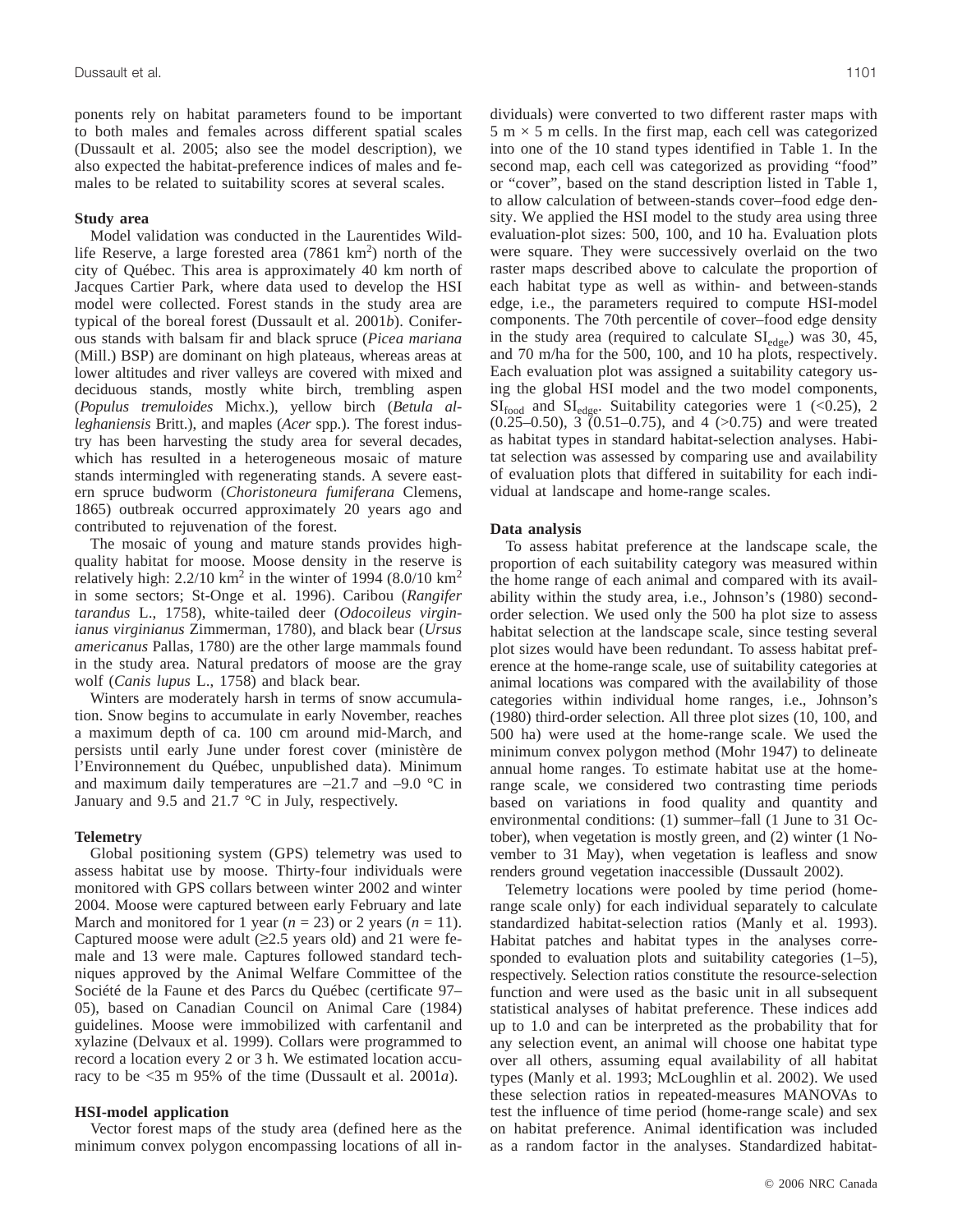|            | HSI   |     |         | $\mathbf{P}_{\text{food}}$ |     |       | $ightharpoonup$ $\text{edge}$ |      |         |
|------------|-------|-----|---------|----------------------------|-----|-------|-------------------------------|------|---------|
| Effect     | df    |     |         | di                         |     |       | df                            |      |         |
| <b>Sex</b> | 3,105 | 8.3 | < 0.001 | 3,81                       | 0.4 | 0.756 | 3,105                         | 10.8 | < 0.001 |

**Table 2.** Results of MANOVAs testing the effect of sex on moose preference for plots that varied in suitability at the landscape scale.

**Note:** Habitat suitability was estimated using the global habitat-suitability index (HSI) model and the food and edge suitability indices in evaluation plots of 500 ha.

**Table 3.** Results of MANOVAs testing the effect of sex and time period on moose preference for plots that varied in suitability at the home-range scale.

| Effect                 | <b>HSI</b> |                  |                  | $SI_{food}$ |                  |                  |       | $SI_{edge}$ |                  |  |
|------------------------|------------|------------------|------------------|-------------|------------------|------------------|-------|-------------|------------------|--|
|                        | df         | $\boldsymbol{F}$ | $\boldsymbol{P}$ | df          | $\boldsymbol{F}$ | $\boldsymbol{P}$ | df    | F           | $\boldsymbol{P}$ |  |
| Evaluation plot 500 ha |            |                  |                  |             |                  |                  |       |             |                  |  |
| Period                 | 3,195      | 0.5              | 0.718            | 3,133       | 0.7              | 0.535            | 3,192 | 0.8         | 0.492            |  |
| <b>Sex</b>             | 3,195      | 6.4              | < 0.001          | 3,133       | 2.6              | 0.056            | 3,192 | 6.5         | < 0.001          |  |
| Period $\times$ sex    | 4,195      | 0.7              | 0.601            | 4,133       | 1.4              | 0.252            | 4,192 | 1.2         | 0.328            |  |
| Evaluation plot 100 ha |            |                  |                  |             |                  |                  |       |             |                  |  |
| Period                 | 3,254      | 1.2              | 0.316            | 3,224       | 0.4              | 0.786            | 3,280 | 0.7         | 0.585            |  |
| <b>Sex</b>             | 3,254      | 2.4              | 0.073            | 3,224       | 8.5              | < 0.001          | 3,280 | 0.9         | 0.449            |  |
| Period $\times$ sex    | 4,254      | 1.0              | 0.404            | 4,224       | 0.2              | 0.951            | 4,280 | 0.8         | 0.509            |  |
| Evaluation plot 10 ha  |            |                  |                  |             |                  |                  |       |             |                  |  |
| Period                 | 3,282      | 0.4              | 0.760            | 3,282       | 0.6              | 0.587            | 3,282 | 2.3         | 0.083            |  |
| <b>Sex</b>             | 3,282      | 3.1              | 0.028            | 3,282       | 4.4              | 0.005            | 3,282 | 1.8         | 0.155            |  |
| Period $\times$ sex    | 4,282      | 2.8              | 0.029            | 4,282       | 1.1              | 0.368            | 4,282 | 4.3         | 0.002            |  |

**Note:** Habitat suitability was estimated using the global HSI model and the food and edge suitability indices in evaluation plots of 500, 100, and 10 ha.

preference indices were log-transformed to meet the normality assumption. Lastly, we performed pairwise *t* tests on each combination of habitat types to establish a hierarchical order of habitat preference, with ranks of 1 indicating highest preference (Rettie and Messier 2000; McLoughlin et al. 2002). Separate analyses were conducted for the global HSI model and each of the two model components and were repeated for the three plot sizes and at the two scales.

## **Results**

Plots falling into suitability categories 3 and 4 were dominant in our study area as determined by the global HSI model (53.3% of the 500 ha plots) and the two model components,  $SI_{food}$  (30.7%) and  $SI_{edge}$  (62.6%). Habitat selection was detected for all suitability indices and at the two scales considered.

## **Landscape scale**

Male and female moose did not establish home ranges randomly in the study area and preferred different types of plots in terms of  $SI_{\text{edge}}$  (Table 2, Fig. 1). At the landscape scale, the habitat-preference index for males increased with the score of the global HSI model, whereas the habitat-preference index for females did not (Fig. 1). This poor performance of the global HSI model for females was apparently due to the fact that unlike males, they did not seek plots with high  $SI_{\text{edge}}$  values. However, the habitat preferences of both males and females were related to  $SI_{food}$  (Fig. 1).

#### **Home-range scale**

The habitat preference of moose also depended on suit-

ability indices at the home-range scale, regardless of evaluation-plot size (Table 3, Fig. 2). Overall, the correspondence between habitat-preference index and suitability indices was better when evaluation plots of 500 ha were used. As at the landscape scale, the global HSI model was not the best predictor of moose habitat preference within the home range, and preference varied with sex. The global HSI model successfully identified the 500 ha plots most preferred by males but not those preferred by females. The preference of males for particular 500 ha evaluation plots was mostly related to  $SI_{edge}$  rather than  $SI_{food}$  values (Fig. 2), in contrast to the situation using 100 and 10 ha plots, where  $SI<sub>food</sub>$  was more important than SI<sub>edge</sub>. Within home ranges, females preferred 500 ha plots with high  $SI_{edge}$  and intermediate  $SI_{food}$  values.

Relationships between the suitability indices and habitatpreference index for moose were poor when 10 ha plots were assessed (Fig. 2). For the global HSI model and the model component SI<sub>edge</sub>, the preference of moose for particular suitability categories depended on the interaction between time period and sex (Table 3), but relationships were not positive. The HSI model only allowed plots unsuitable for males to be successfully identified during winter. The males' habitat-preference index was positively related to  $SI_{food}$ , but females preferred plots with intermediate  $SI_{food}$ values (Table 3, Fig. 2).

## **Discussion**

In this article we aim to develop a simple HSI model to depict moose habitat suitability on a year-round basis and we expected this model to be appropriate for both males and females over a wide range of spatial scales. Contrary to our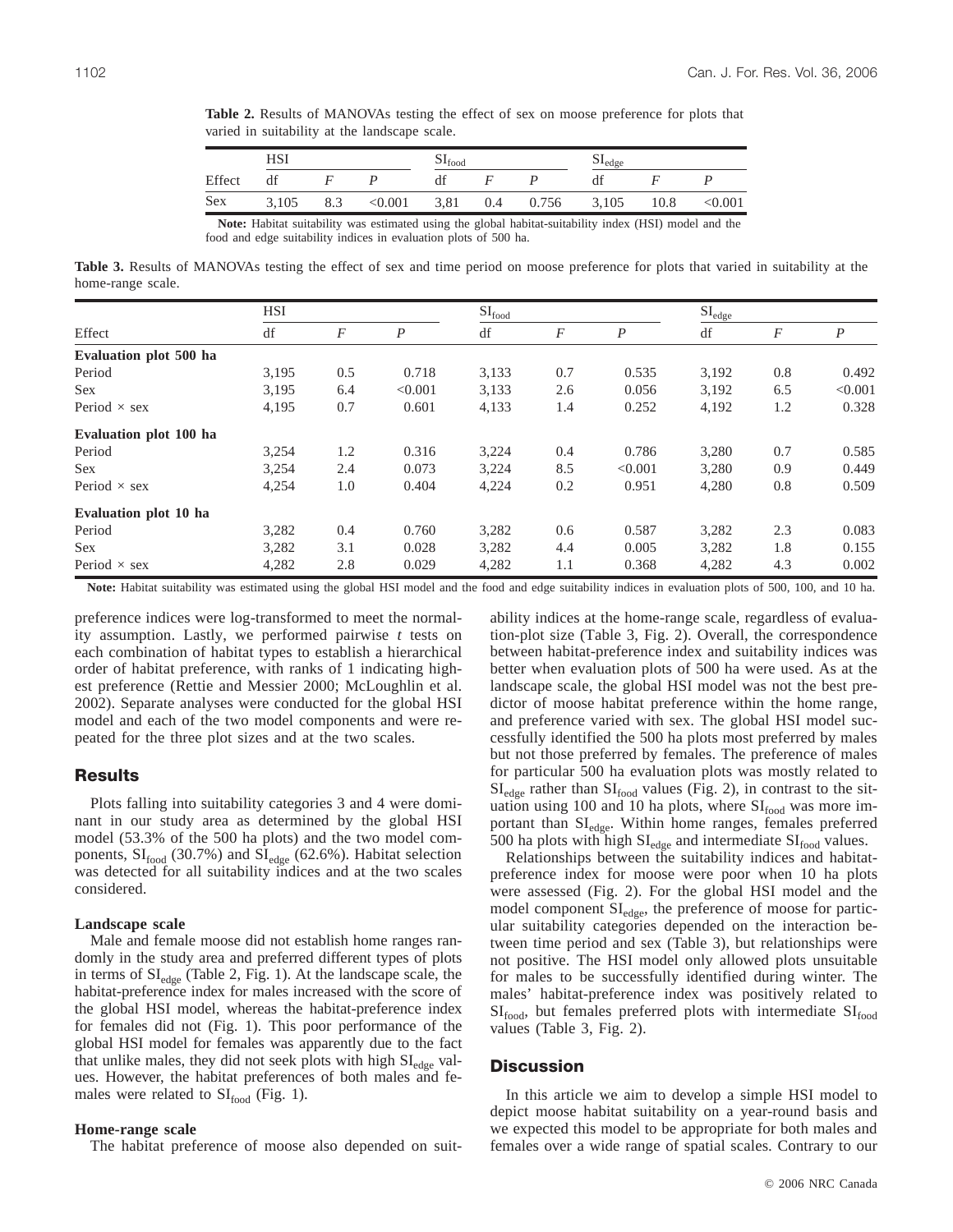

expectations, however, the two model components,  $SI_{food}$ and SI<sub>edge</sub>, were often more closely correlated with the observed pattern of habitat selection than was the global model, indicating that the global model was not completely appropriate for the study area. Whereas  $SI_{\text{edge}}$  was more important to moose than  $SI_{food}$  at the largest spatial scale (i.e., 500 ha evaluation plots),  $SI<sub>food</sub>$  was clearly more important at finer scales. One important finding was that correspondence between moose habitat-preference index at the homerange scale and all suitability indices was better when assessing the large plots (100 or 500 ha) than the small plots. Also, our suitability indices performed better with males than with females.

Despite these limitations, we think that our suitability indices provide useful tools for managers interested in evaluating habitat suitability for moose. Our model combines most of the advantages of previous HSIs while being relatively easier to calculate. First, it does not necessitate collecting extensive field data, as does model 1 from Allen et al. (1987), which requires measurements of available browse biomass and species composition of the tree layer. Second, it uses a relatively simple method to take into account the proximity of food and cover in assessing habitat suitability, which Courtois's (1993) HSI model does not do. Finally, although a modified version of Allen et al.'s (1987) model 1 was partially validated (Allen et al. 1991), our study provides, to our knowledge, the first complete validation of a moose HSI model. In contrast to our year-long data collection, Allen et al. (1991) conducted only a partial validation during midwinter, and they assessed moose habitat selection using snapshot data, i.e., moose locations obtained during aerial surveys.

Our HSI model successfully identified areas preferred by males to establish their home range because the habitatpreference index for males at the landscape scale was positively related to both  $SI<sub>food</sub>$  and  $SI<sub>edge</sub>$ . The habitat preference of females, however, was only related to  $SI<sub>food</sub>$ . When assessing moose habitat suitability at very large scales (i.e., in areas of ca.  $25-50 \text{ km}^2$ , such as hunting zones), therefore, managers should consider using the global HSI model for males but only  $SI_{food}$  for females.

The fact that suitability indices performed better at the home-range scale when assessing plots ≥100 ha suggests that suitable patches can be unattractive if they are too small and that a minimal size of adequate habitat is required for the patch to be attractive to moose. Based on this study, we encourage the use of  $SI_{edge}$  to determine habitat suitability for moose in plots ≥500 ha. To refine the assessment of habitat suitability at finer scales, we suggest using  $SI<sub>food</sub>$  rather than SIedge, keeping in mind that suitability for females is highest at intermediate SI<sub>food</sub> values. Furthermore, for the most accurate assessment of habitat suitability, integration of the results obtained at the two scales should be considered. This could easily be done by using the current model and assessing  $SI_{edge}$  at the large scale (500 ha) and  $SI_{food}$  at the small scale (<100 ha). The impact of human activities such as forest harvesting could be evaluated by applying suitability indices to landscapes under alternative management scenarios.

The fact that our suitability indices did not precisely identify preferred plots at the smaller spatial scale could discourage their use by managers who are mostly searching for information at a very fine scale, e.g., the forest stand. Our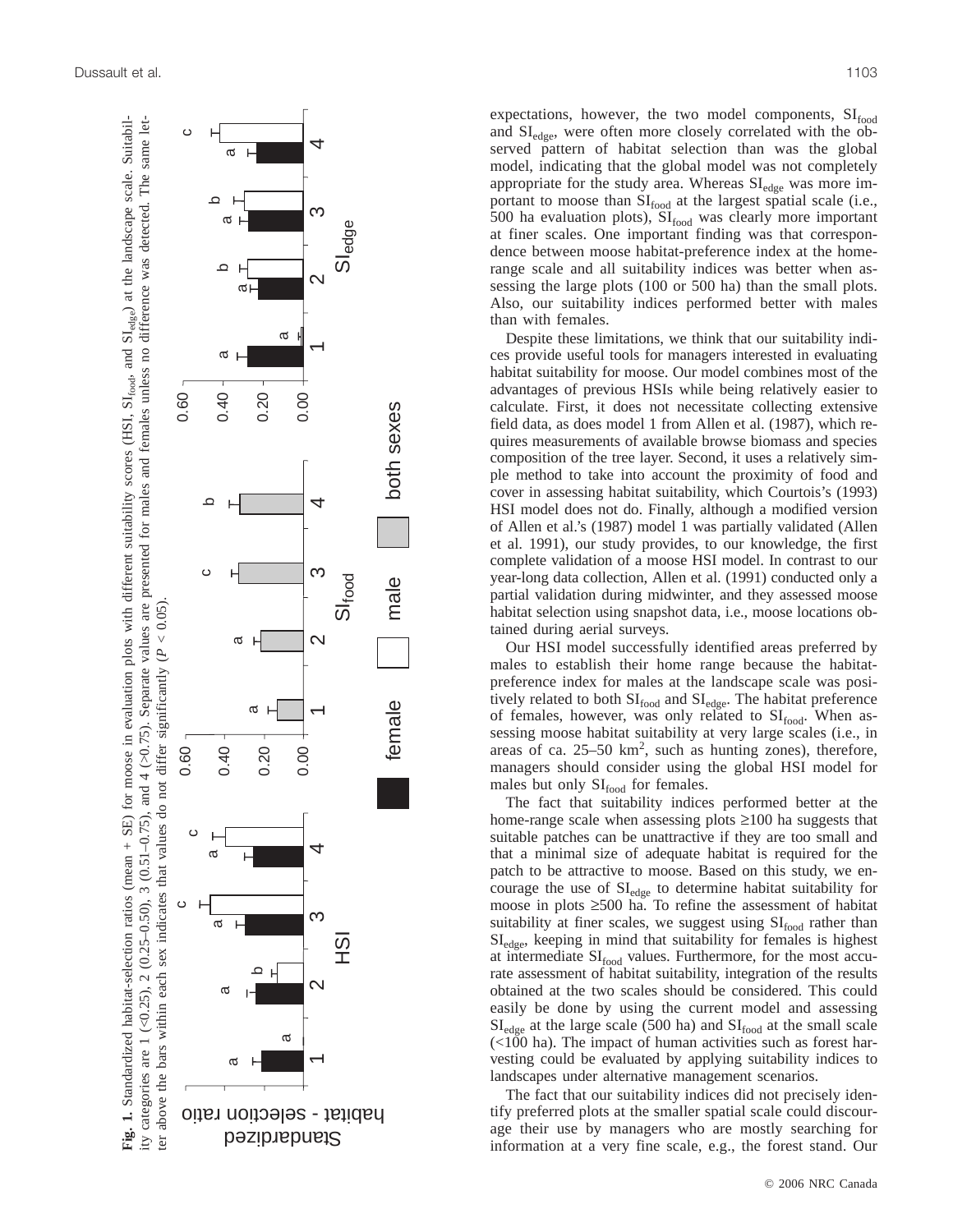

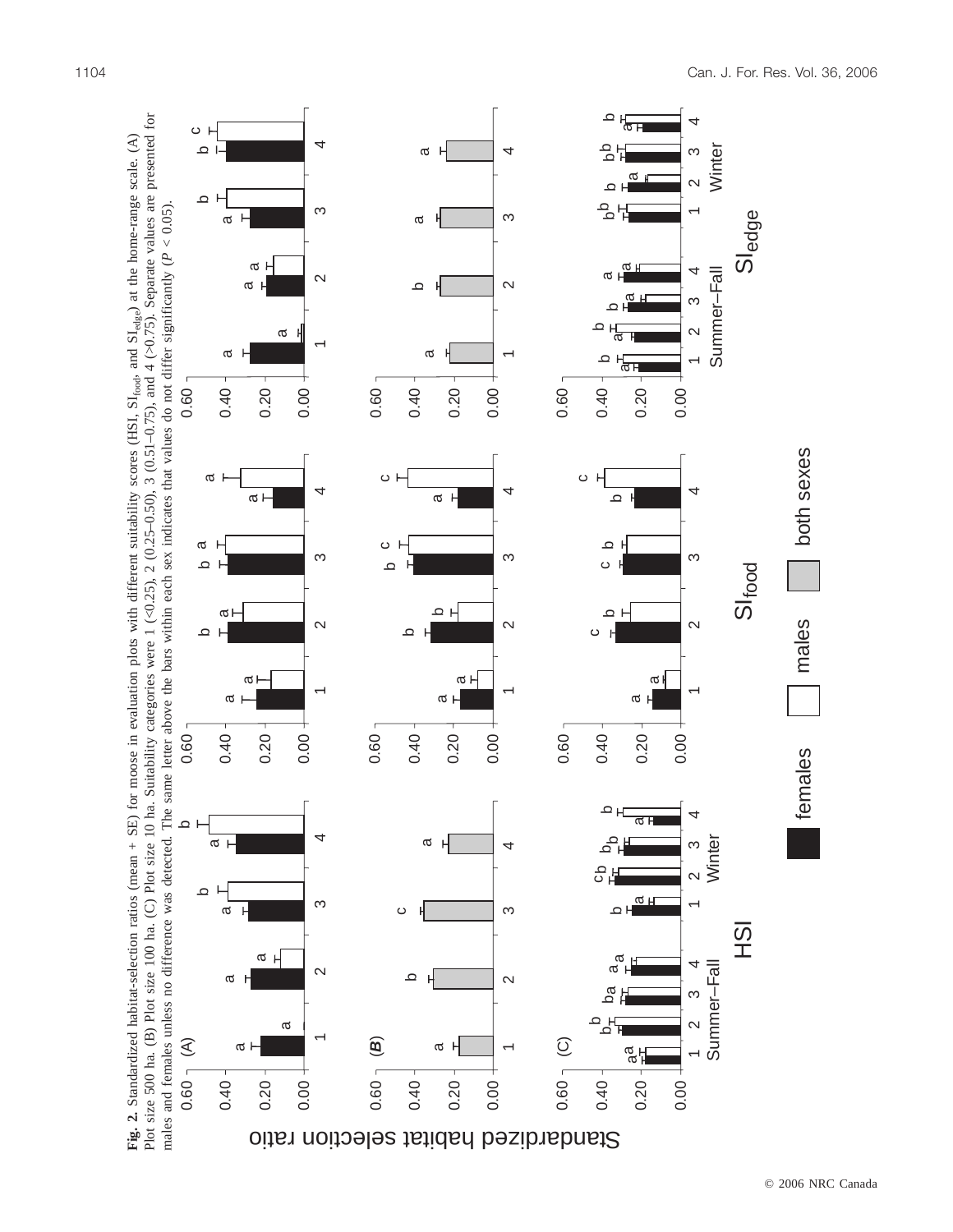results, however, indicate that precise assessments of moose habitat suitability are more likely to be obtained at scales larger than the forest stand. The process of habitat selection is very complex and involves making decisions at multiple spatial scales. Although vegetative characteristics are probably the ultimate factor governing habitat selection by moose, there is growing evidence that selection also depends on geographical factors such as topography, roads, and human settlement (Dettki et al. 2003; Nikula et al. 2004). Inclusion of such parameters in our model may be necessary to improve assessment of habitat suitability at very fine scales. We also suggest that developing a HSI model that is simultaneously accurate and simple to use for a highly adaptable species that occupies a wide variety of forest environments (such as moose) may prove to be difficult. Modelling habitat selection by ungulates is complex because ruminants likely alternate their use of feeding and resting sites, which have completely different vegetation characteristics (Rothley 2001). HSI models may underestimate the importance of preferred habitats for resting and ruminating (Rothley 2001).

Our global HSI model did not perform as expected, for two main reasons. First, cover–food edge was not as attractive to moose as was previously observed (Courtois et al. 2002; Dussault 2002; Dussault et al. 2005). In the present study, cover–food edge availability was calculated using the same method as in the above studies, where its usefulness in assessing moose habitat selection was demonstrated. We suspect that edge preference may have been reduced in our study because winter snow conditions prevailing in our study area were much less restrictive to moose than those found in Jacques Cartier Park, where the data used to develop the model were collected (Dussault et al. 2001*b*; Dussault 2002). Second, the relationship between habitat preference of females and  $SI_{food}$  was not linear; females preferred plots with intermediate  $SI_{food}$  values. Evaluation plots with high SI<sub>food</sub> values were open areas such as clearcuts or other recently disturbed habitats that were likely unattractive to females that trade off food acquisition with protection of young.

The HSI model did not assign appropriate values to certain evaluation plots that were used by moose. We argue, however, that our HSI model and suitability indices performed better than our results suggest. Indeed, habitat selection occurred at the landscape and home-range scales, as we have demonstrated. Moose first selected high-quality landscapes to establish home ranges, which likely rendered the detection of small-scale habitat selection more difficult. As shown by Mysterud and Ims (1998) and Dussault (2002), it is difficult to measure preference for habitat types that are highly available. Also, the generally suitable vegetative composition of the study area may have caused the relative attractiveness of most suitable evaluation plots to decrease (Aberg et al. 2000). Comparing habitat suitability at moose locations with availability within the study area would certainly have improved the correspondence between model output and moose preference index.

Our study revealed important sex-related differences in the habitat-selection patterns of moose (Miquelle et al. 1992; Nikula et al. 2004). We also have provided evidence that moose habitat selection in our study area was hierarchical (Johnson 1980; Nikula et al. 2004).  $SI_{edge}$  had a greater influence than  $SI_{food}$  on the habitat preference of males at the large scale but the converse was observed at the smaller scale. At the large scale, females preferred to establish home ranges in areas dominated by 500 ha plots with intermediate– high and high  $SI<sub>food</sub>$  values, but at the smaller scale, females preferred plots with intermediate–low and intermediate–high SI<sub>food</sub> values. These results indicate that the application of HSI models should be restricted to the range of spatial scales at which the model was developed. Also, a poor relationship between the HSI model and species behaviour does not necessarily indicate that the model is completely useless. It could be that the model was applied at an incorrect scale.

Our HSI model has the major advantage that it uses easily accessible data, which should facilitate communication between wildlife and forestry agencies (Kliskey et al. 1999). Many jurisdictions, such as the Province of Quebec, have forest-inventory programs that contain stand-level information (i.e., tree species composition, density of deciduous shrub species, etc.) that is required to calculate  $SI<sub>food</sub>$  and  $SI_{\text{edge}}$ . Because our suitability indices are based on biological requirements, we feel that they have the potential to be exported to other regions of the boreal forest but the relative weight of each model component should be adjusted according to local conditions, such as winter severity. We underline the fact that suitability is a relative measure: a highly suitable habitat on a poor range could be considered to be of intermediate suitability in a prime range. The use of empirical data should be promoted to help refine model applications to take local conditions into account (Dettki et al. 2003; Fankhauser and Enggist 2004). The value of each stand type in terms of food and cover should be reevaluated when exporting HSI models to regions with stand types that differ in availability.

## **Acknowledgements**

This study was funded by the ministère des Transports du Québec, the ministère des Ressources naturelles et de la Faune du Québec, the Fondation de l'Université du Québec à Rimouski, and the Natural Sciences and Engineering Research Council of Canada. We thank L. Breton, Marius Poulin for his support in both planning and executing the fieldwork, and W.J. King for improving the English.

#### **References**

- Aberg, J., Jansson, G., Swenson, J.E., and Mikusinski, G. 2000. Difficulties in detecting habitat selection by animals in generally suitable areas. Wildl. Biol. **6**: 89–99.
- Allen, A.W., Jordan, P.A., and Terrell, J.W. 1987. Habitat suitability index models: moose, Lake Superior region. US Fish Wildl. Serv. Biol. Rep. 82.
- Allen, A.W., Terrell, J.W., and Jordan, P.A. 1988. An overview of a habitat suitability index model for moose: Lake Superior region. Alces, **24**: 118–125.
- Allen, A.W., Terrell, J.W., Mangus, W.L., and Lindquist, E.L. 1991. Application and partial validation of a habitat model for moose in the Lake Superior region. Alces, **27**: 50–64.
- Atlendorf, K.B., Laundré, J.W., Lopez Gonzalez, C.A., and Brown, J.S. 2001. Assessing effects of predation risk on foraging behavior of mule deer. J. Mammal. **82**: 430–439.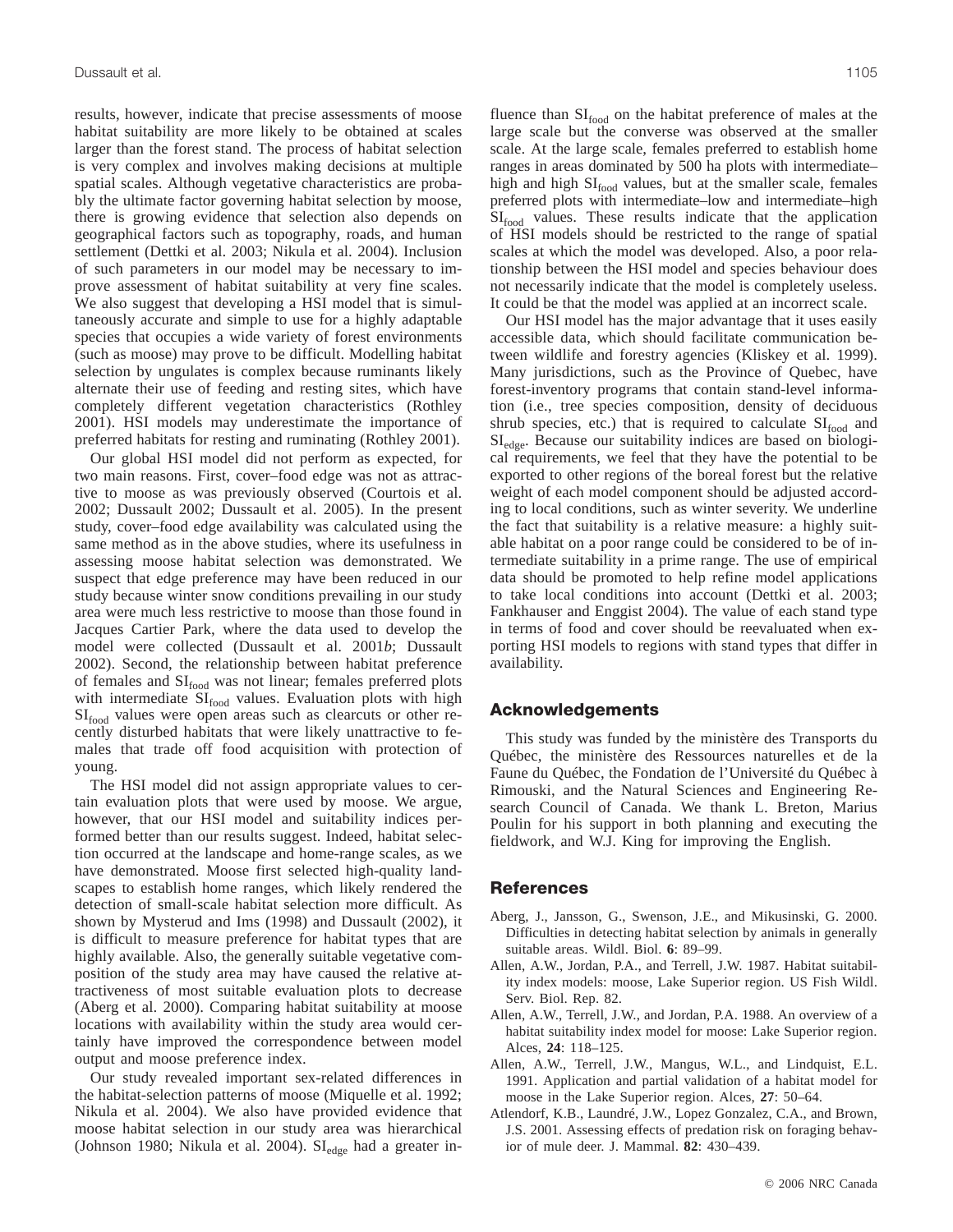- Canadian Council on Animal Care. 1984. Guide to the care and use of experimental animals. Vol. 2. The Canadian Council of Animal Care, Ottawa, Ont.
- Coady, J.W. 1974. Influence of snow on behaviour of moose. Nat. Can. (Que.), **101**: 417–436.
- Courtois, R. 1993. Description d'un indice de qualité d'habitat pour l'orignal (*Alces alces*) au Québec. Direction générale de la ressource faunique, ministère du Loisir, de la Chasse et de la Pêche du Québec, Québec, Que. Doc. tech. 93/1.
- Courtois, R., and Beaumont, A. 2002. A preliminary assessment on the influence of habitat composition and structure on moose density in clear-cuts of north-western Québec. Alces, **38**: 167– 176.
- Courtois, R., and Crête, M. 1988. Déplacements quotidiens et domaines vitaux des orignales du sud-ouest du Québec. Alces, **24**: 78–89.
- Courtois, R., Ouellet, J.-P., and Gagné, B. 1998. Characteristics of cutovers used by moose (*Alces alces*) in early winter. Alces, **34**: 201–211.
- Courtois, R., Dussault, C., and Potvin, F. 2002. Habitat selection by moose (*Alces alces*) in clear-cut landscapes. Alces, **38**: 177– 192.
- Crête, M. 1989. Approximation of *K* carrying capacity for moose in eastern Quebec. Can. J. Zool. **67**: 373–380.
- Crête, M., and Courtois, R. 1997. Limiting factors might obscure population regulation of moose (Cervidae: *Alces alces*) in unproductive boreal forests. J. Zool. (London), **242**: 765–781.
- Delvaux, H., Courtois, R., Breton, L., and Patenaude, R. 1999. Relative efficiency of succinylcholine, xylazine, and carfentanil/ xylazine mixtures to immobilize free-ranging moose. J. Wildl. Dis. **35**: 38–48.
- Dettki, H., Löfstrand, R., and Edenius, L. 2003. Modeling habitat suitability for moose in coastal northern Sweden: empirical vs. process-oriented approaches. Ambio, **32**: 549–556.
- Dussault, C. 2002. Influence des contraintes environnementales sur la sélection de l'habitat de l'orignal (*Alces alces*). Ph.D. thesis, Université Laval, Québec, Que.
- Dussault, C., Courtois, R., Ouellet, J.-P., and Huot, J. 2001*a*. Influence of satellite geometry and differential correction on GPS location accuracy. Wildl. Soc. Bull. **29**: 171–179.
- Dussault, C., Courtois, R., Huot, J., and Ouellet, J.-P. 2001*b*. The use of forest maps for the description of wildlife habitats: limits and recommendations. Can. J. For. Res. **31**: 1227–1234.
- Dussault, C., Ouellet, J.-P., Courtois, R., Huot, J., Breton, L., and Larochelle, J. 2004. Behavioural responses of moose to thermal conditions in the boreal forest. Ecoscience, **11**: 321–328.
- Dussault, C., Ouellet, J.-P., Courtois, R., Huot, J., Breton, L., and Jolicoeur, H. 2005. Linking moose habitat selection to limiting factors. Ecography. **28**: 619–628.
- Fankhauser, R., and Enggist, P. 2004. Simulation of alpine chamois *Rupicapra r. rupicapra* habitat use. Ecol. Modell. **175**: 291–302.
- Flather, C.H., and King, R.M. 1992. Evaluating performance of regional wildlife habitat models: implications to resource planning. J. Environ. Manage. **34**: 31–46.
- Griffith, B., and Youtie, B.A. 1988. Two devices for estimating foliage density and deer hiding cover. Wildl. Soc. Bull. **16**: 206– 210.
- Groot Bruinderink, G.W.T.A., and Hazebroek, E. 1996. Ungulate traffic collisions in Europe. Conserv. Biol. **4**: 1059–1067.
- Hamilton, G.D., Drysdall, P.D., and Euler, D.L. 1980. Moose winter browsing patterns on clear-cuttings in northern Ontario. Can. J. Zool. **58**: 1412–1416.
- Hurley, J.F. 1986. Development, testing, and application of wildlife-habitat models: the manager's viewpoint. *In* Wildlife 2000:

modeling habitat relationships of terrestrial vertebrates. *Edited by* J. Verner, M.L. Morrison, and C.J. Ralph. University of Wisconsin Press, Madison, Wis. pp. 151–153.

- Johnson, D.H. 1980. The comparison of usage and availability measurements for evaluating resource preference. Ecology, **61**: 65–71.
- Joyal, R. 1987. Moose habitat investigations in Québec and management implications. Swed. Wildl. Res. Suppl. **1**: 139–152.
- Kliskey, A.D., Lofroth, E.C., Thompson, W.A., Brown, S., and Schreier, H. 1999. Simulating and evaluating alternative resourceuse strategies using GIS-based habitat suitability indices. Landsc. Urban Plann. **45**: 163–175.
- Kurttila, M., Pukkala, T., and Loikkanen, J. 2002. The performance of alternative spatial objective types in forest planning calculations: a case for flying squirrel and moose. For. Ecol. Manage. **166**: 245–260.
- Manly, B.F.J., McDonald, L.L., and Thomas, D.L. 1993. Resource selection by animals: statistical design and analysis for field studies. Chapman and Hall, London.
- Mastenbrook, B., and Cumming, H. 1989. Use of residual strips of timber by moose within cutovers in northwestern Ontario. Alces, **25**: 146–155.
- McGarigal, K., and Marks, B.J. 1994. FRAGSTATS: spatial pattern analysis program for quantifying landscape structure. Reference manual. Forest Science Department, Oregon State University, Corvallis, Ore.
- McLoughlin, P.I., Case, R.I., Gau, R.I., Cluff, D., Mulders, R., and Messier, F. 2002. Hierarchical habitat selection by barrenground grizzly bears in the central Canadian Arctic. Oecologia, **132**: 102–108.
- Ministère des Ressources naturelles du Québec. 2000. Normes de cartographie écoforestière — confection et mise à jour. Direction des inventaires forestiers, Forêt Québec, ministère des Ressources naturelles du Québec, Québec, Que.
- Miquelle, D.G., Peek, J.M., and Van Ballenberghe, V. 1992. Sexual segregation in Alaskan moose. Wildl. Monogr. 122. pp. 1–57.
- Mohr, C.O. 1947. Table of equivalent populations of North American small mammals. Am. Midl. Nat. **37**: 223–249.
- Molvar, E.M., and Bowyer, R.T. 1994. Costs and benefits of group living in a recently social ungulate: the Alaskan moose. J. Mammal. **75**: 621–630.
- Mysterud, A., and Ims, R.A. 1998. Functional responses in habitat use: availability influences relative use in trade-off situations. Ecology, **79**: 1435–1441.
- Mysterud, A., and Ostbye, E. 1999. Cover as a habitat element for temperate ungulates: effects on habitat selection and demography. Wildl. Soc. Bull. **27**: 385–394.
- Nikula, A., Heikkinen, S., and Helle, E. 2004. Habitat selection of adult moose *Alces alces* at two spatial scales in central Finland. Wildl. Biol. **10**: 121–135.
- O'Neil, L.J., Roberts, T.H., Wakeley, J.S., and Teaford, J.W. 1988. A procedure to modify habitat suitability index models. Wildl. Soc. Bull. **16**: 33–36.
- Peek, J.M. 1998. Habitat relationships. *In* Ecology and management of the North American moose. *Edited by* C.C. Schwartz and L.A. Renecker. Smithsonian Institution Press, Washington, D.C. pp. 351–376.
- Pierce, D.J., and Peek, J.M. 1984. Moose habitat use and selection patterns in north-central Idaho. J. Wildl. Manage. **48**: 1335– 1343.
- Renecker, L.A., and Schwartz, C.C. 1998. Food habits and feeding behavior. *In* Ecology and management of the North American moose. *Edited by* C.C. Schwartz and L.A. Renecker. Smithsonian Institution Press, Washington, D.C. pp. 403–440.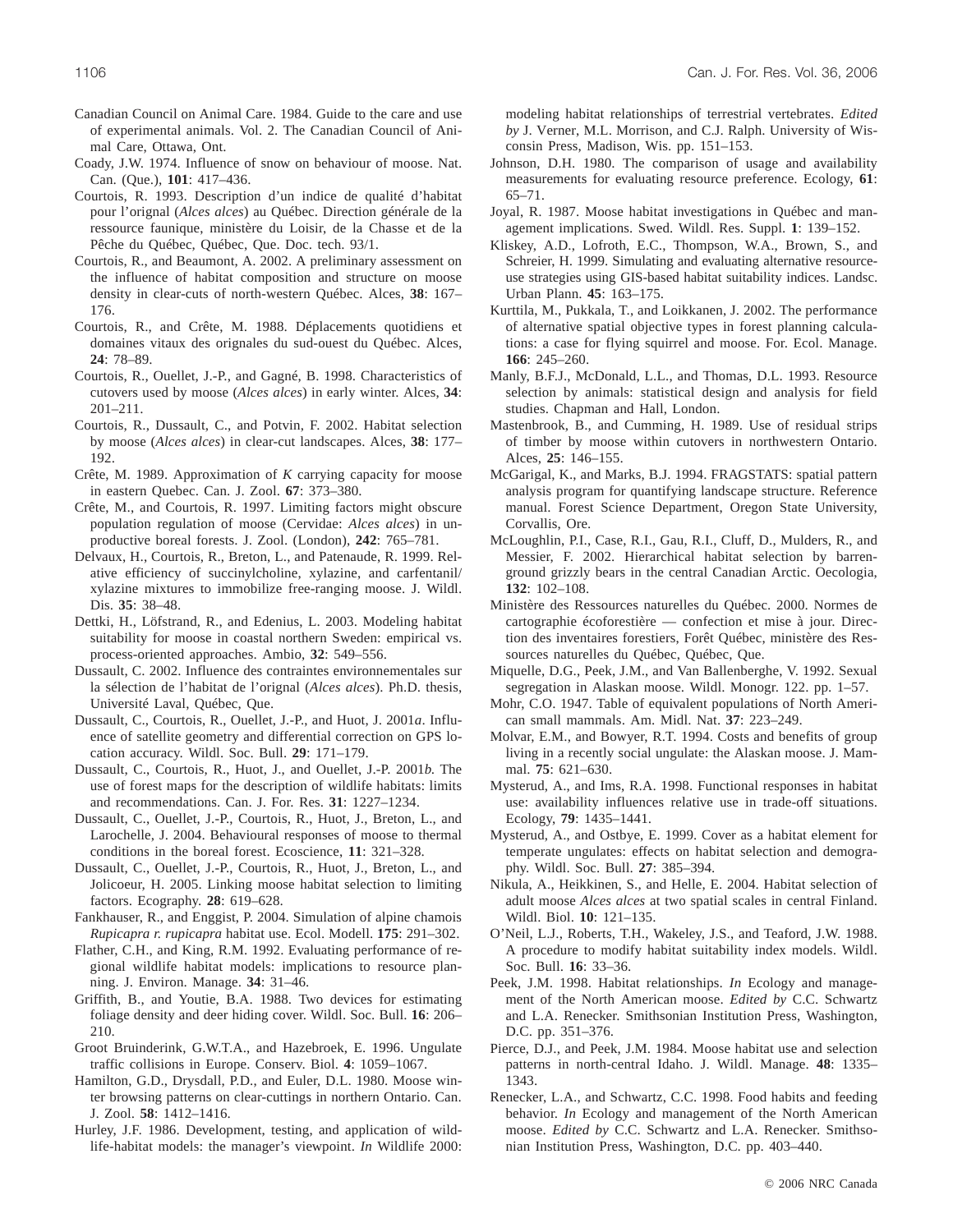- Rettie, J.W., and Messier, F. 2000. Hierarchical habitat selection by woodland caribou: its relationship to limiting factors. Ecography, **23**: 466–478.
- Riley, S.J., Decker, D.J., Carpenter, L.H., Organ, J.F., Siemer, W.F., Mattfeld, G.F., and Parsons, G. 2002. The essence of wildlife management. Wildl. Soc. Bull. **30**: 585–593.
- Roloff, G.J., and Kernohan, B.J. 1999. Evaluating reliability of habitat suitability index models. Wildl. Soc. Bull. **27**: 973–985.
- Romin, L.A., and Bissonette, J.A. 1996. Deer–vehicle collisions: status of state monitoring activities and mitigation efforts. Wildl. Soc. Bull. **24**: 276–283.
- Rothley, K.D. 2001. Manipulative, multi-standard test of a whitetailed deer habitat suitability model. J. Wildl. Manage. **65**: 953– 963.
- Schamberger, M.L., and O'Neil, L.J. 1986. Concepts and constraints of habitat-model testing. *In* Wildlife 2000: modeling habitat relationships of terrestrial vertebrates. *Edited by* J. Verner, M.L. Morrison, and C.J. Ralph. University of Wisconsin Press, Madison, Wis. pp. 5–10.
- Schwab, F.E., and Pitt, M.D. 1991. Moose selection of canopy cover types related to operative temperature, forage, and snow depth. Can. J. Zool. **69**: 3071–3077.
- St-Onge, S., Courtois, R., and Banville, D. 1996. Inventaires aé-

riens de l'orignal dans les réserves fauniques du Québec. Ministère de l'Environnement et de la Faune du Québec, Québec, Que.

- Thompson, I.D., and Stewart, R.W. 1998. Management of moose habitat. *In* Ecology and management of the North American moose. *Edited by* C.C. Schwartz and L.A. Renecker. Smithsonian Institution Press, Washington, D.C. pp. 377–402.
- Thompson, I.D., and Vukelich, M.F. 1981. Use of logged habitats in winter by moose cows with calves in northeastern Ontario. Can. J. Zool. **59**: 2103–2114.
- Timmermann, H.R., and McNicol, J.G. 1988. Moose habitat needs. For. Chron. **64**: 238–245.
- Van Horne, B. 1983. Density as a misleading indicator of habitat quality. J. Wildl. Manage. **47**: 893–901.
- Van Horne, B., and Wiens, J.A. 1991. Forest bird habitat suitability models and the development of general habitat models. US Fish and Wildl. Serv. Fish Wildl. Res. 8.
- White, K.S., and Berger, J. 2001. Antipredator strategies of Alaskan moose: are maternal trade-offs influenced by offspring activity? Can. J. Zool. **79**: 2055–2062.
- Yaffee, S.L. 1999. Three faces of ecosystem management. Conserv. Biol. **13**: 713–725.